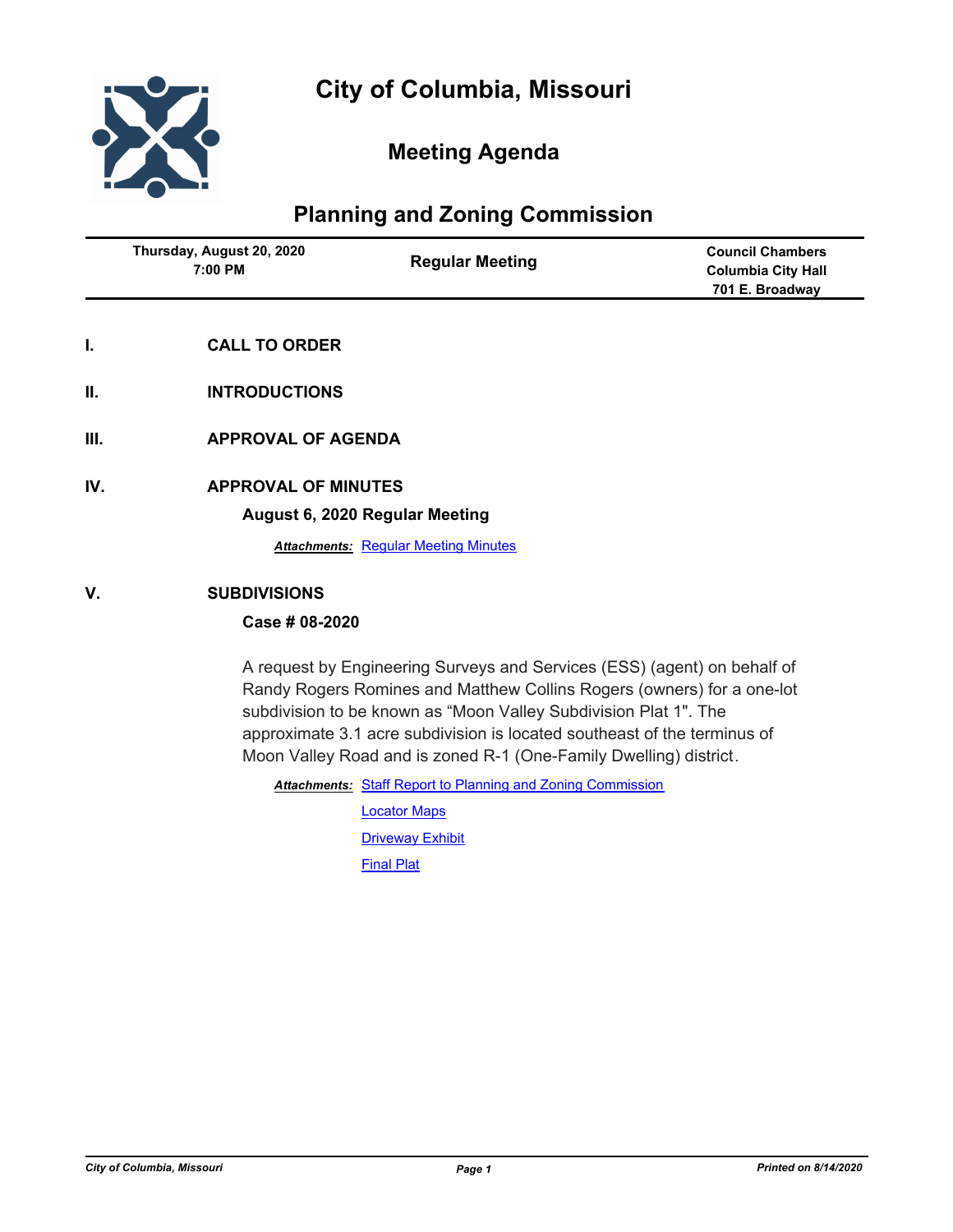# **VI. SUBDIVISIONS & PUBLIC HEARINGS**

# **Case # 74-2020**

A request by Crockett Engineering (agent), on behalf of Gary Pfau (owner), seeking approval of a 2-lot final plat containing approximately 0.35-acres of R-MF (Multiple-family Dwelling) zoned property located at the NE corner of N. Sixth Street and Wilkes Boulevard to be known as "Nowell's Addition, Plat No. 2". In addition to plat approval a design adjustment from Chapter 29-5.1(Subdivision) relating to dedication of a 10-foot utility easement along N. Sixth Street is requested. The intent of plat is to split the existing lot so the homes (600 and 602 Wilkes Boulevard) will be on individual lots.

Attachments: [Staff Report to Planning and Zoning Commission](http://gocolumbiamo.legistar.com/gateway.aspx?M=F&ID=74965ec5-9582-40b2-94f4-cb1507f4e6f9.docx) [Locator Maps](http://gocolumbiamo.legistar.com/gateway.aspx?M=F&ID=89fabd97-2a13-4d0b-bccf-b5658652ce92.pdf) **[Final Plat](http://gocolumbiamo.legistar.com/gateway.aspx?M=F&ID=6d0d91c7-d4b3-4153-adda-42dc5bef8cb8.pdf)** [Design Adjustment-Worksheet](http://gocolumbiamo.legistar.com/gateway.aspx?M=F&ID=199cd0f2-a9c7-4774-a20b-c4d1b1462d09.pdf)

# **VII. PUBLIC HEARINGS**

## **Case # 148-2020**

A request by Crockett Engineering (agent), on behalf of Boone Development, Inc. (owner), for a major amendment to the Schapira Clinic Final O-P Development Plan's Statement of Intent to include "Medical Marijuana Testing Facility" and "Personal Services-General" as a permissible on-site uses. The Schapira Clinic Final O-P Development Plan was approved in 1987, permitting office uses and revised August 2019 to permit "Medical Marijuana Dispensary," as permitted uses on the site. The 0.37-acre property is zoned PD (Planned Development), located at the southwest corner of College Avenue and Rogers Street, and addressed 411 N. College Avenue.

Attachments: [Staff Report to Planning and Zoning Commission](http://gocolumbiamo.legistar.com/gateway.aspx?M=F&ID=e252e8d8-3690-44b0-93d2-06630928da83.docx)

[Locator Maps](http://gocolumbiamo.legistar.com/gateway.aspx?M=F&ID=6c8f3bf6-1811-4218-98a1-0b956a6554b7.pdf)

[Statement of Intent Worksheet](http://gocolumbiamo.legistar.com/gateway.aspx?M=F&ID=21e8f942-3cdc-4fb9-a16c-20c32dfbe931.pdf)

- **VIII. PUBLIC COMMENTS**
- **IX. STAFF COMMENTS**
- **X. COMMISSIONER COMMENTS**